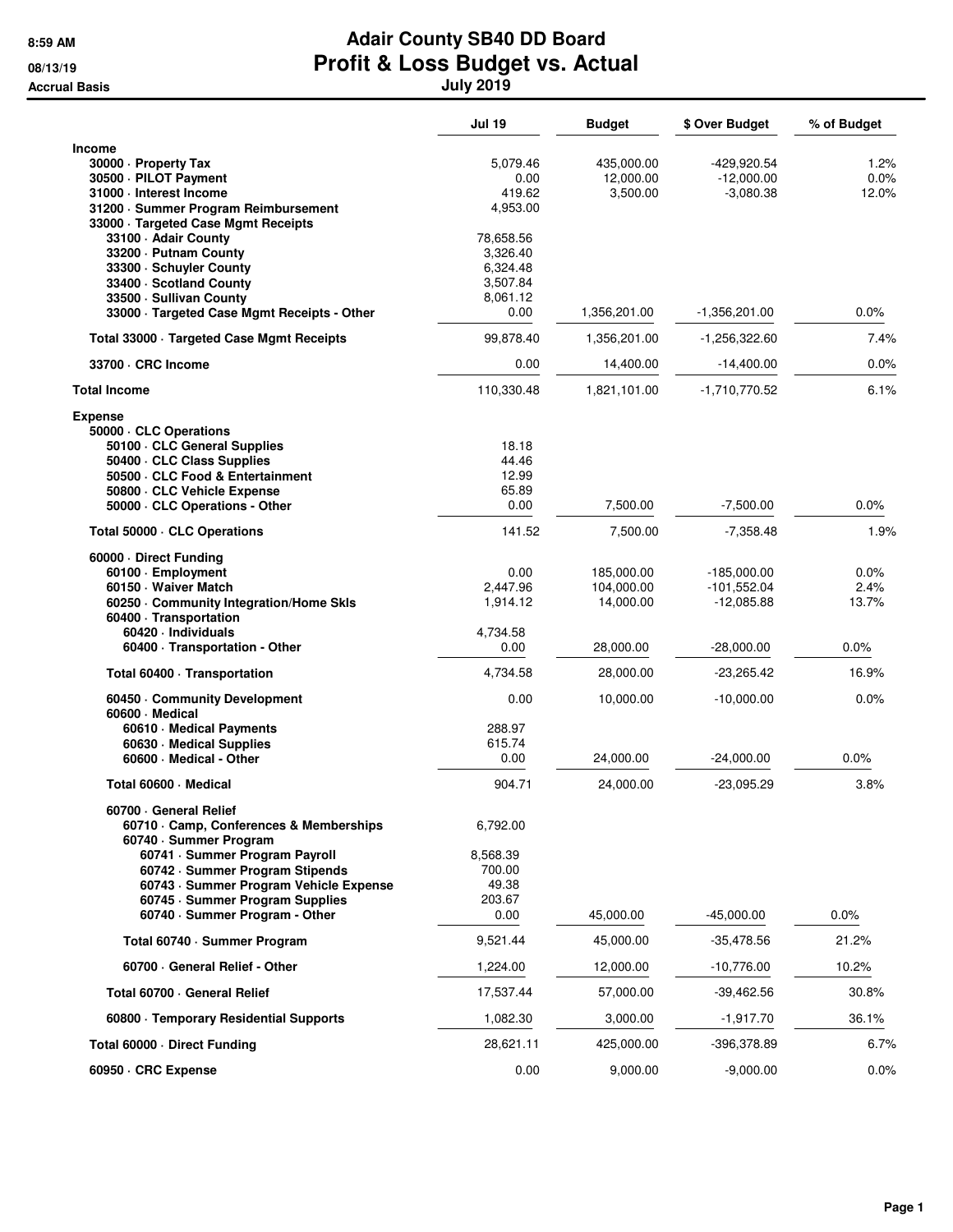|                                                                                               | <b>Jul 19</b>  | <b>Budget</b>      | \$ Over Budget           | % of Budget  |
|-----------------------------------------------------------------------------------------------|----------------|--------------------|--------------------------|--------------|
| 61000 · Funding to Other Counties                                                             |                |                    |                          |              |
| 61100 · Funding to Putnam County                                                              | 202.53         |                    |                          |              |
| 61200 · Funding to Schuyler County                                                            | 5,265.40       |                    |                          |              |
| 61300 - Funding to Scotland County                                                            | 559.33         |                    |                          |              |
| 61400 - Funding to Sullivan County                                                            | 2.300.71       |                    |                          |              |
| 61000 · Funding to Other Counties - Other                                                     | 0.00           | 35,000.00          | $-35,000.00$             | 0.0%         |
| Total 61000 · Funding to Other Counties                                                       | 8,327.97       | 35,000.00          | -26,672.03               | 23.8%        |
| 80000 · Programming - Indirect                                                                |                |                    |                          |              |
| 80500 Accreditation                                                                           | 0.00           | 10,000.00          | $-10,000.00$             | 0.0%         |
| 81000 · Board Expense                                                                         | 0.00           | 2,000.00           | $-2,000.00$              | 0.0%         |
| 82000 Governmental Relations<br>83000 - Conferences/Workshops                                 | 0.00<br>0.00   | 500.00<br>5,750.00 | $-500.00$<br>$-5.750.00$ | 0.0%<br>0.0% |
| 83500 Depreciation Expense                                                                    | 0.00           | 50,000.00          | $-50,000.00$             | 0.0%         |
| 84000 Dues and Memberships                                                                    | 350.00         | 4,000.00           | $-3,650.00$              | 8.8%         |
| 85000 · Employee Travel                                                                       |                |                    |                          |              |
| 70400 · TCM Admin Mileage                                                                     | 535.53         |                    |                          |              |
| 71150 · TCM Adair Mileage                                                                     | 678.00         |                    |                          |              |
| 72150 · TCM Putnam Mileage                                                                    | 84.68          |                    |                          |              |
| 73150 · TCM Schuyler Mileage                                                                  | 147.32         |                    |                          |              |
| 74150 · TCM Scotland Mileage                                                                  | 96.28          |                    |                          |              |
| 75150 · TCM Sullivan Mileage                                                                  | 494.16         |                    |                          |              |
| 85000 · Employee Travel - Other                                                               | 1,213.36       | 30,000.00          | $-28,786.64$             | 4.0%         |
| Total 85000 · Employee Travel                                                                 | 3,249.33       | 30,000.00          | $-26,750.67$             | 10.8%        |
| 86000 · Insurance                                                                             | 0.00           | 26,000.00          | $-26,000.00$             | 0.0%         |
| 87000 Office Expenses                                                                         |                |                    |                          |              |
| 87100 Office Supplies                                                                         |                |                    |                          |              |
| 87110 Office Supplies-Country Club                                                            | 60.99          |                    |                          |              |
| 87120 Office Supplies-McPherson                                                               | 440.88         |                    |                          |              |
| 87100 - Office Supplies - Other                                                               | 0.00           | 8,000.00           | $-8,000.00$              | 0.0%         |
| Total 87100 · Office Supplies                                                                 | 501.87         | 8,000.00           | $-7,498.13$              | 6.3%         |
| 87200 Dostage                                                                                 |                |                    |                          |              |
| 87210 · Postage-General                                                                       | 77.00          |                    |                          |              |
| 87200 · Postage - Other                                                                       | 0.00           | 2,000.00           | $-2,000.00$              | 0.0%         |
| Total 87200 · Postage                                                                         | 77.00          | 2,000.00           | $-1,923.00$              | 3.9%         |
| 87300 Advertising/Marketing                                                                   | 110.00         | 3,000.00           | $-2,890.00$              | 3.7%         |
| 87400 · Copier                                                                                |                |                    |                          |              |
| 87420 - Copier-McPherson                                                                      | 969.91<br>0.00 | 4,500.00           | $-4,500.00$              | 0.0%         |
| 87400 · Copier - Other                                                                        |                |                    |                          |              |
| Total 87400 · Copier                                                                          | 969.91         | 4,500.00           | $-3,530.09$              | 21.6%        |
| 87450 · Employee Retention/Appreciation<br>87700 · Building Maintenance<br>87710 · Janitorial | 0.00           | 3,500.00           | $-3,500.00$              | 0.0%         |
| 87711 · Janitorial-Country Club                                                               | 265.50         |                    |                          |              |
| 87712 · Janitorial-McPherson                                                                  | 2,026.24       |                    |                          |              |
| Total 87710 · Janitorial                                                                      | 2,291.74       |                    |                          |              |
| 87720 · Lawn Care                                                                             |                |                    |                          |              |
| 87721 - Lawn Care-Country Club                                                                | 200.00         |                    |                          |              |
| 87722 · Lawn Care-McPherson                                                                   | 60.00          |                    |                          |              |
| Total 87720 - Lawn Care                                                                       | 260.00         |                    |                          |              |
| 87700 · Building Maintenance - Other                                                          | 0.00           | 20,000.00          | $-20,000.00$             | 0.0%         |
| Total 87700 · Building Maintenance                                                            | 2,551.74       | 20,000.00          | $-17,448.26$             | 12.8%        |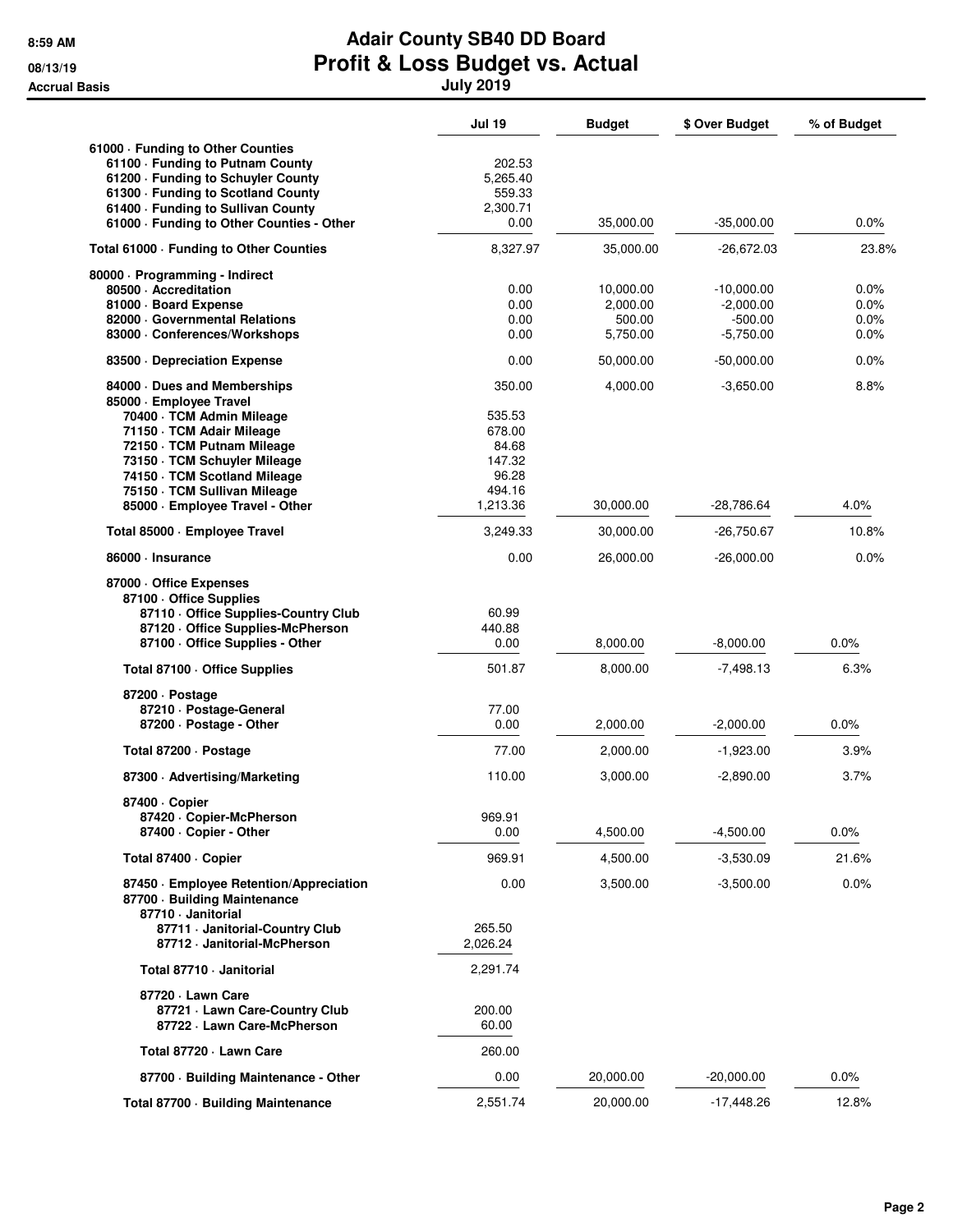|                                                                                | <b>Jul 19</b>        | <b>Budget</b>        | \$ Over Budget             | % of Budget     |
|--------------------------------------------------------------------------------|----------------------|----------------------|----------------------------|-----------------|
| 87800 · Software & Technology                                                  |                      |                      |                            |                 |
| 87820 · Soft & Tech-McPherson                                                  | 132.00               |                      |                            |                 |
| 87800 · Software & Technology - Other                                          | 4,870.00             | 55,000.00            | $-50,130.00$               | 8.9%            |
| Total 87800 · Software & Technology                                            | 5,002.00             | 55,000.00            | $-49,998.00$               | 9.1%            |
| Total 87000 · Office Expenses                                                  | 9,212.52             | 96,000.00            | -86,787.48                 | 9.6%            |
| 87500 · Personnel                                                              |                      |                      |                            |                 |
| 51000 · CLC Personnel                                                          |                      |                      |                            |                 |
| 51100 · CLC Center Salary Expense                                              | 5,579.05             |                      |                            |                 |
| Total 51000 · CLC Personnel                                                    | 5,579.05             |                      |                            |                 |
| 66000 · Payroll Expenses                                                       |                      |                      |                            |                 |
| 66500 · Salary Sick                                                            | 2,038.43             |                      |                            |                 |
| 66700 · Salary Vacation<br>66000 · Payroll Expenses - Other                    | 4,971.54<br>6,459.18 |                      |                            |                 |
|                                                                                |                      |                      |                            |                 |
| Total 66000 · Payroll Expenses                                                 | 13,469.15            |                      |                            |                 |
| 70300 · TCM Admin Salary                                                       | 10,407.08            |                      |                            |                 |
| 71110 · TCM Adair Salary Expense                                               | 26,020.58            |                      |                            |                 |
| 71115 · TCM Adair Overtime<br>72110 · TCM Putnam Salary Expense                | 111.06<br>1,723.00   |                      |                            |                 |
| 73110 · TCM Schuyler Salary Expense                                            | 2,257.33             |                      |                            |                 |
| 74110 · TCM Scotland Salary Expense                                            | 973.48               |                      |                            |                 |
| 75110 · TCM Sullivan Salary Expense                                            | 4,530.36             |                      |                            |                 |
| 87510 · Salary Expense                                                         | 12.900.74            |                      |                            |                 |
| 87540 - Employee Benefits                                                      | 21,306.30            |                      |                            |                 |
| 87550 · Unemployment Tax                                                       | 276.52               |                      |                            |                 |
| 87500 - Personnel - Other                                                      | 0.00                 | 1,233,127.23         | $-1,233,127.23$            | $0.0\%$         |
| Total 87500 · Personnel                                                        | 99,554.65            | 1,233,127.23         | -1,133,572.58              | 8.1%            |
| 88000 · Professional Services                                                  |                      |                      |                            |                 |
| 88100 · Audit                                                                  | 0.00                 | 3,900.00             | $-3,900.00$                | $0.0\%$         |
| 88200 · Legal Services<br>88300 · Consulting                                   | 0.00<br>0.00         | 2,000.00<br>1,000.00 | $-2,000.00$<br>$-1,000.00$ | 0.0%<br>$0.0\%$ |
|                                                                                |                      |                      |                            |                 |
| Total 88000 · Professional Services                                            | 0.00                 | 6,900.00             | $-6,900.00$                | 0.0%            |
| 88500 · Training                                                               | 373.33               | 15,000.00            | $-14,626.67$               | 2.5%            |
| 89000 Utilities                                                                | 0.00                 | 7,000.00             | $-7.000.00$                | 0.0%            |
| 89100 · Electricity                                                            |                      |                      |                            |                 |
| $89200 \cdot Gas$                                                              |                      |                      |                            |                 |
| 89220 · Gas-McPherson                                                          | 35.48                |                      |                            |                 |
| 89200 · Gas - Other                                                            | 0.00                 | 2,500.00             | $-2,500.00$                | 0.0%            |
| <b>Total 89200 · Gas</b>                                                       | 35.48                | 2,500.00             | $-2,464.52$                | 1.4%            |
| 89300 · Trash                                                                  |                      |                      |                            |                 |
| 89310 · Trash-Country Club                                                     | 89.85                |                      |                            |                 |
| 89320 · Trash-McPherson<br>89300 · Trash - Other                               | 70.78                |                      |                            |                 |
|                                                                                | 0.00                 | 2,000.00             | $-2,000.00$                | 0.0%            |
| Total 89300 · Trash                                                            | 160.63               | 2,000.00             | $-1,839.37$                | 8.0%            |
| 89400 · Telephone & Internet                                                   |                      |                      |                            |                 |
| 70250 · TCM On Call Phone                                                      | 127.28               |                      |                            |                 |
| 89410 · Telephone & Internet-Country CI                                        | 63.75                |                      |                            |                 |
| 89420 · Telephone & Internet-McPherson<br>89400 · Telephone & Internet - Other | 625.58               |                      |                            |                 |
|                                                                                | 0.00                 | 11,000.00            | $-11,000.00$               | 0.0%            |
| Total 89400 · Telephone & Internet                                             | 816.61               | 11,000.00            | -10,183.39                 | 7.4%            |